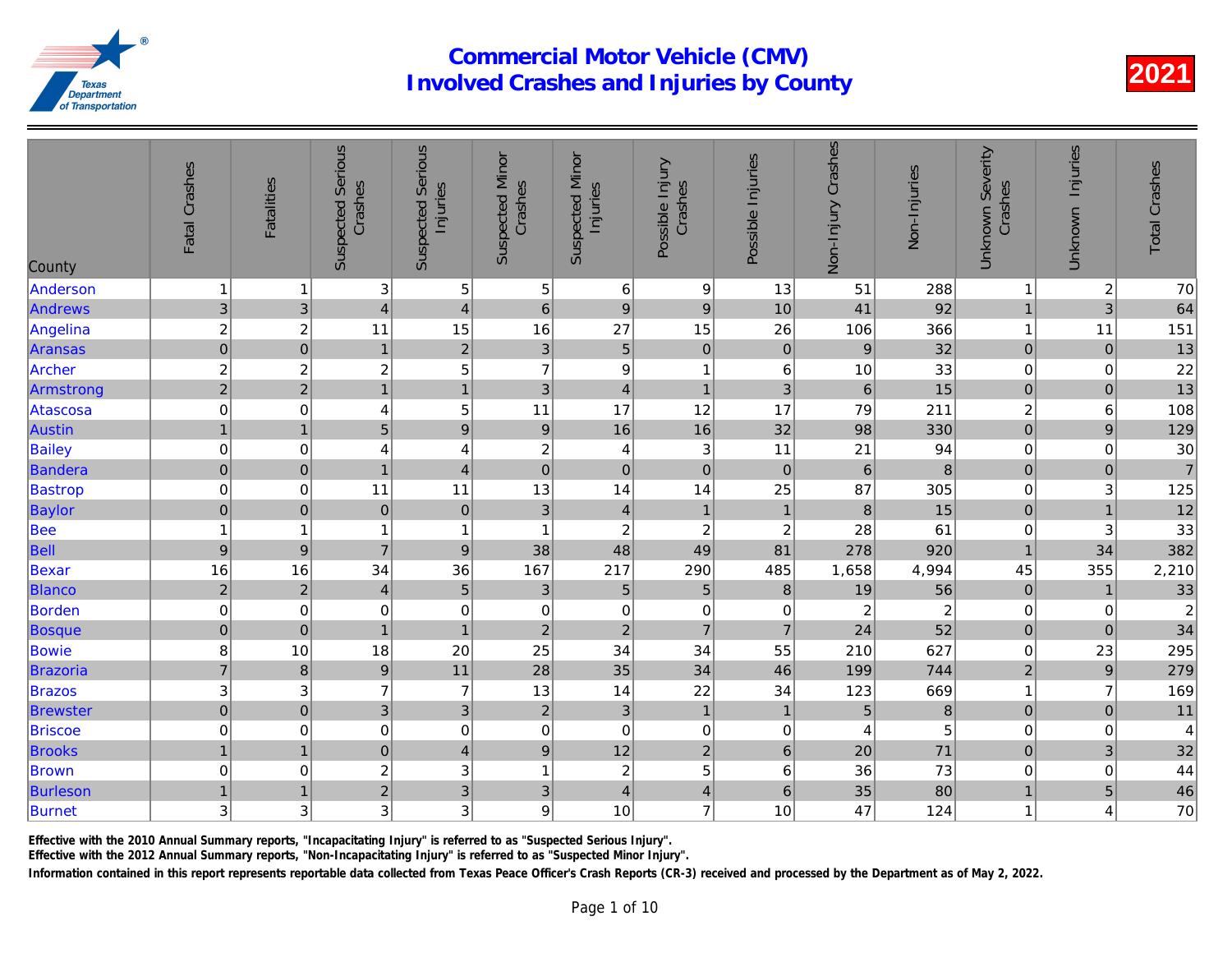|                  | Fatal Crashes            | <b>Fatalities</b>       | <b>Suspected Serious</b><br>Crashes | <b>Suspected Serious</b><br>Injuries | <b>Suspected Minor</b><br>Crashes | <b>Suspected Minor</b><br>Injuries | Possible Injury<br>Crashes | Possible Injuries       | Non-Injury Crashes | Non-Injuries            |
|------------------|--------------------------|-------------------------|-------------------------------------|--------------------------------------|-----------------------------------|------------------------------------|----------------------------|-------------------------|--------------------|-------------------------|
| County           |                          |                         |                                     |                                      |                                   |                                    |                            |                         |                    |                         |
| Caldwell         | $\mathbf{1}$             | $\mathbf{1}$            | $\vert 4 \vert$                     | $\overline{4}$                       | $\overline{4}$                    | 6                                  | $\boldsymbol{9}$           | 28                      | 45                 | 205                     |
| Calhoun          | $\pmb{0}$                | 0                       | $\mathbf{1}$                        | $\overline{1}$                       | 0                                 | $\mathbf 0$                        | $\overline{\mathbf{c}}$    | $\overline{\mathbf{c}}$ | 5                  | 12                      |
| Callahan         | $\overline{c}$           | $\overline{2}$          | $\overline{5}$                      | $\overline{6}$                       | $\overline{\mathbf{4}}$           | 6                                  | $\overline{4}$             | $6\phantom{1}$          | 51                 | 119                     |
| Cameron          | $\overline{1}$           | 1                       | 5                                   | 5                                    | 19                                | 23                                 | 33                         | 48                      | 155                | 638                     |
| Camp             | $\mathbf{1}$             | $\overline{1}$          | $\mathbf{1}$                        | $\mathbf{1}$                         | $\mathbf 0$                       | $\pmb{0}$                          | $\sqrt{3}$                 | $\overline{5}$          | 11                 | 46                      |
| <b>Carson</b>    | $\pmb{0}$                | 0                       | 3                                   | 3                                    | 6                                 | 10                                 | 5                          | 6                       | 27                 | 63                      |
| Cass             | $\overline{3}$           | 3                       | $\overline{2}$                      | $\overline{2}$                       | 6                                 | $\,6\,$                            | $\overline{2}$             | $\overline{4}$          | 36                 | 90                      |
| <b>Castro</b>    | $\overline{1}$           | 1                       | $\boldsymbol{2}$                    | $\overline{2}$                       | $\mathbf 0$                       | $\overline{1}$                     | $\mathbf{1}$               | $\boldsymbol{2}$        | 9                  | 17                      |
| <b>Chambers</b>  | 5                        | $6\phantom{1}$          | 10                                  | 14                                   | 16                                | 21                                 | 37                         | 62                      | 235                | 746                     |
| <b>Cherokee</b>  | $\overline{1}$           | 1                       | 5                                   | 5                                    | 6                                 | $\overline{7}$                     | 4                          | 5                       | 60                 | 196                     |
| <b>Childress</b> | $\mathbf{1}$             | $\overline{2}$          | $\overline{0}$                      | $\mathbf 0$                          | $\overline{4}$                    | $\overline{7}$                     | $\pmb{0}$                  | $\pmb{0}$               | 22                 | 58                      |
| Clay             | $\overline{1}$           | 1                       | 3                                   | 3                                    | 5                                 | 9                                  | $\mathbf{1}$               | 3                       | 47                 | 135                     |
| Cochran          | $\boldsymbol{0}$         | $\mathsf{O}\xspace$     | $\overline{0}$                      | $\overline{0}$                       | $\overline{1}$                    | $\overline{1}$                     | $\pmb{0}$                  | $\pmb{0}$               | $\overline{4}$     | 8                       |
| <b>Coke</b>      | $\boldsymbol{0}$         | 0                       | $\boldsymbol{2}$                    | $\overline{c}$                       | 1                                 | $\mathbf{1}$                       | $\mathbf 0$                | $\mathbf 0$             | $\boldsymbol{2}$   | 9                       |
| Coleman          | $\mathbf{1}$             | 3                       | $\overline{1}$                      | $\mathbf{1}$                         | $\overline{c}$                    | $\overline{2}$                     | 3                          | 5                       | 16                 | 38                      |
| <b>Collin</b>    | $6\phantom{1}6$          | 6                       | 24                                  | 34                                   | 55                                | 79                                 | 63                         | 87                      | 433                | 1,695                   |
| Collingsworth    | $\pmb{0}$                | $\mathbf 0$             | 1                                   | $\mathbf{1}$                         | $\mathbf 0$                       | $\pmb{0}$                          | $\mathbf{1}$               | $\mathbf{1}$            | $\mathbf{1}$       | $\overline{2}$          |
| Colorado         | $\overline{c}$           | $\overline{\mathbf{c}}$ | 5                                   | $\,6$                                | 14                                | 22                                 | $\boldsymbol{9}$           | 16                      | 75                 | 198                     |
| Comal            | $\overline{\mathcal{L}}$ | $\overline{\mathbf{4}}$ | 15                                  | 17                                   | 37                                | 63                                 | 41                         | 93                      | 181                | 635                     |
| Comanche         | $\overline{c}$           | 4                       | $\mathbf 0$                         | $\mathbf 0$                          | 4                                 | $\sqrt{5}$                         | $\overline{c}$             | 3                       | 35                 | 74                      |
| Concho           | $\overline{0}$           | $\pmb{0}$               | $\overline{0}$                      | $\mathbf 0$                          | $\pmb{0}$                         | $\mathbf 0$                        | $\overline{c}$             | 3                       | 11                 | 19                      |
| Cooke            | $\overline{1}$           | 1                       | 6                                   | $\,6$                                | 14                                | 18                                 | $6\phantom{1}6$            | 20                      | 93                 | 262                     |
| Coryell          | $\boldsymbol{0}$         | $\overline{0}$          | 3 <sup>1</sup>                      | $\overline{3}$                       | $6\phantom{1}$                    | 8                                  | 5                          | $\,6\,$                 | 27                 | 67                      |
| <b>Cottle</b>    | $\boldsymbol{0}$         | 0                       | $\mathbf{1}$                        | $\overline{1}$                       | 1                                 | $\mathbf{1}$                       | $\mathbf 0$                | $\mathbf 0$             |                    | $\overline{\mathbf{c}}$ |
| Crane            | $\overline{1}$           | $\overline{1}$          | $\overline{1}$                      | 3                                    | $\overline{2}$                    | $\mathbf{3}$                       | $\mathbf 0$                | $\overline{1}$          | 11                 | 23                      |
| <b>Crockett</b>  | $\overline{1}$           | 1                       | 4                                   | $\overline{\mathbf{4}}$              | $\overline{7}$                    | 11                                 | 8                          | 14                      | 37                 | 79                      |
| Crosby           | $\mathbf 0$              | $\mathbf{0}$            | 0                                   | $\mathbf 0$                          | $\mathbf{1}$                      | 1                                  | $\mathbf{1}$               | $\mathbf{1}$            | $\mathbf 2$        | $\overline{\mathbf{r}}$ |
|                  |                          |                         |                                     |                                      |                                   |                                    |                            |                         |                    |                         |

Effective with the 2010 Annual Summary reports, "Incapacitating Injury" is referred to as "Suspected Serious Injury".

Effective with the 2012 Annual Summary reports, "Non-Incapacitating Injury" is referred to as "Suspected Minor Injury".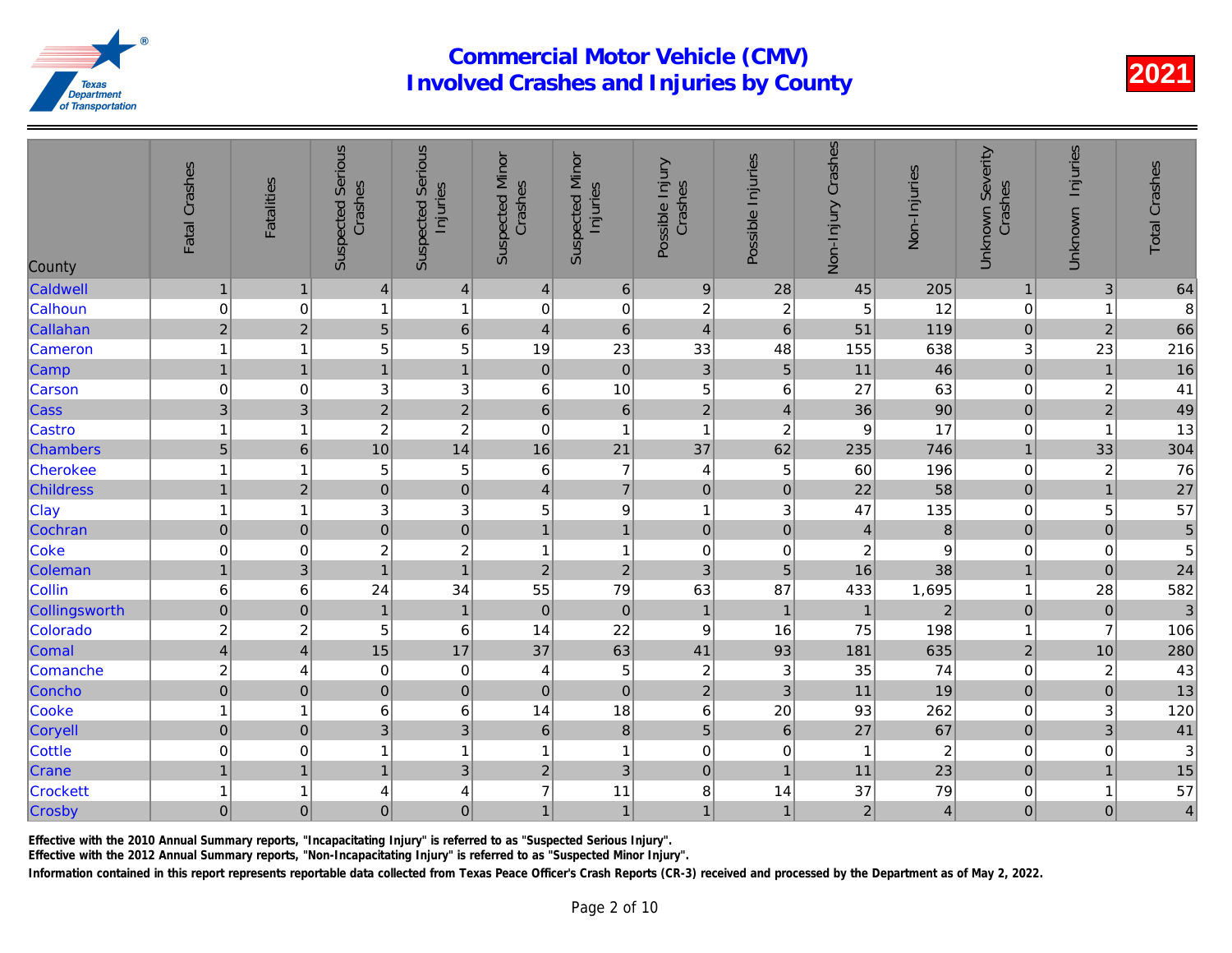| County            | Fatal Crashes            | <b>Fatalities</b> | <b>Suspected Serious</b><br>Crashes | <b>Suspected Serious</b><br>Injuries | <b>Suspected Minor</b><br>Crashes | <b>Suspected Minor</b><br>Injuries | Possible Injury<br>Crashes | Possible Injuries       | Non-Injury Crashes | Non-Injuries   |
|-------------------|--------------------------|-------------------|-------------------------------------|--------------------------------------|-----------------------------------|------------------------------------|----------------------------|-------------------------|--------------------|----------------|
| <b>Culberson</b>  | $\,6$                    | $\overline{7}$    | 3                                   | 13                                   | 8                                 | 13                                 | $\,6$                      | 21                      | 38                 | 86             |
| Dallam            | $\mathbf{1}$             | $\overline{1}$    | $\overline{1}$                      | $\overline{2}$                       | $\overline{2}$                    | $\overline{4}$                     | $\mathbf 0$                | $\pmb{0}$               | 32                 | 77             |
| <b>Dallas</b>     | 38                       | 40                | 105                                 | 126                                  | 385                               | 489                                | 631                        | 901                     | 2,934              | 9,202          |
| Dawson            | $\sqrt{3}$               | $\,$ 6 $\,$       | $\sqrt{2}$                          | $\overline{2}$                       | $\,$ 6 $\,$                       | $\bf8$                             | 3                          | $\mathbf{3}$            | 32                 | 68             |
| <b>Deaf Smith</b> | $\pmb{0}$                | 0                 | $\ensuremath{\mathsf{3}}$           | 3                                    | 5                                 | $\overline{7}$                     | $\overline{\mathbf{c}}$    | $\overline{\mathbf{c}}$ | 36                 | 96             |
| Delta             | $\mathbf 0$              | $\pmb{0}$         | $\mathbf 0$                         | $\mathbf 0$                          | $\mathbf 2$                       | $\sqrt{2}$                         | $\mathbf{1}$               | $\overline{1}$          | $\overline{4}$     | 12             |
| Denton            | $\,6\,$                  | 6                 | 17                                  | 26                                   | 70                                | 85                                 | 126                        | 184                     | 683                | 2,331          |
| <b>Dewitt</b>     | $\mathbf{1}$             | $\overline{1}$    | $\mathbf{1}$                        | $\mathbf{1}$                         | $\overline{5}$                    | $\overline{5}$                     | 3                          | $\mathbf{3}$            | 24                 | 64             |
| <b>Dickens</b>    | $\pmb{0}$                | $\mathbf 0$       | $\pmb{0}$                           | $\pmb{0}$                            | 1                                 | $\mathbf{1}$                       | $\boldsymbol{0}$           | $\pmb{0}$               | $\mathbf 0$        | $\mathbf 0$    |
| Dimmit            | $\mathbf 0$              | $\mathbf 0$       | 1                                   | $\mathbf{1}$                         | 5                                 | $6\phantom{a}$                     | $\mathbf{1}$               | $\overline{1}$          | 15                 | 36             |
| Donley            | $\mathbf{1}$             | 1                 | 3                                   | 3                                    | 5                                 | $6\phantom{1}6$                    | $\boldsymbol{2}$           | 4                       | 17                 | 45             |
| Duval             | $\mathbf{1}$             | $\overline{1}$    | $\mathbf 0$                         | $\mathbf 0$                          | $\mathbf{1}$                      | $\overline{1}$                     | $\overline{1}$             | 3                       | $\boldsymbol{9}$   | 11             |
| Eastland          | 3                        | 3                 | 4                                   | 5                                    | 9                                 | 10                                 | 13                         | 18                      | 104                | 196            |
| Ector             | 10                       | 13                | 13                                  | 19                                   | 45                                | 60                                 | 40                         | 59                      | 258                | 762            |
| Edwards           | $\mathbf 0$              | $\mathbf 0$       | $\pmb{0}$                           | $\mathbf 0$                          | $\overline{\mathbf{1}}$           | $\mathbf{1}$                       | $\mathbf{1}$               | $\overline{1}$          | 6                  | $\overline{7}$ |
| Ellis             | $\overline{9}$           | 10                | 15                                  | 19                                   | 36                                | 51                                 | 42                         | 57                      | 242                | 651            |
| El Paso           | 15                       | 17                | 13                                  | 16                                   | 86                                | 111                                | 103                        | 135                     | 778                | 2,206          |
| Erath             | $\overline{\mathcal{L}}$ | 5                 | $\mathfrak{S}$                      | $\overline{4}$                       | 16                                | 18                                 | $\bf 8$                    | 11                      | 45                 | 196            |
| Falls             | $\overline{c}$           | $\boldsymbol{2}$  | $\overline{c}$                      | $\overline{\mathbf{4}}$              | 5                                 | $\overline{7}$                     | 4                          | 5                       | 31                 | 92             |
| Fannin            | $\overline{1}$           | $\overline{1}$    | $\overline{4}$                      | 5                                    | $\overline{2}$                    | $\,6$                              | $\overline{1}$             | 3                       | 34                 | 100            |
| Fayette           | 5                        | 5                 | 3                                   | 3                                    | 6                                 | 12                                 | $\sqrt{3}$                 | $\overline{7}$          | 74                 | 195            |
| Fisher            | $\mathbf 0$              | $\pmb{0}$         | $\overline{3}$                      | 3                                    | $\mathbf{1}$                      | $\mathbf 2$                        | $\mathbf{1}$               | $\mathbf{1}$            | $\bf 8$            | 21             |
| Floyd             | $\mathbf{1}$             | 3                 | 0                                   | $\pmb{0}$                            | 0                                 | $\pmb{0}$                          | $\pmb{0}$                  | 0                       | 0                  | $\mathbf{1}$   |
| Foard             | $\pmb{0}$                | $\boldsymbol{0}$  | $\mathbf 0$                         | $\pmb{0}$                            | $\overline{1}$                    | $\overline{1}$                     | $\mathbf{1}$               | $\overline{1}$          | $\overline{1}$     | $\overline{1}$ |
| <b>Fort Bend</b>  | 8                        | 11                | 20                                  | 23                                   | 33                                | 44                                 | 56                         | 78                      | 334                | 1,140          |
| Franklin          | $\mathbf{1}$             | $\overline{1}$    | $\mathbf{3}$                        | 9                                    | 3                                 | $\overline{7}$                     | $\boldsymbol{2}$           | $\mathbf 2$             | 28                 | 72             |
| Freestone         | 5                        | $\sqrt{5}$        | $\overline{7}$                      | 8                                    | 22                                | 34                                 | $\overline{7}$             | 18                      | 64                 | 198            |

Effective with the 2010 Annual Summary reports, "Incapacitating Injury" is referred to as "Suspected Serious Injury".

Effective with the 2012 Annual Summary reports, "Non-Incapacitating Injury" is referred to as "Suspected Minor Injury".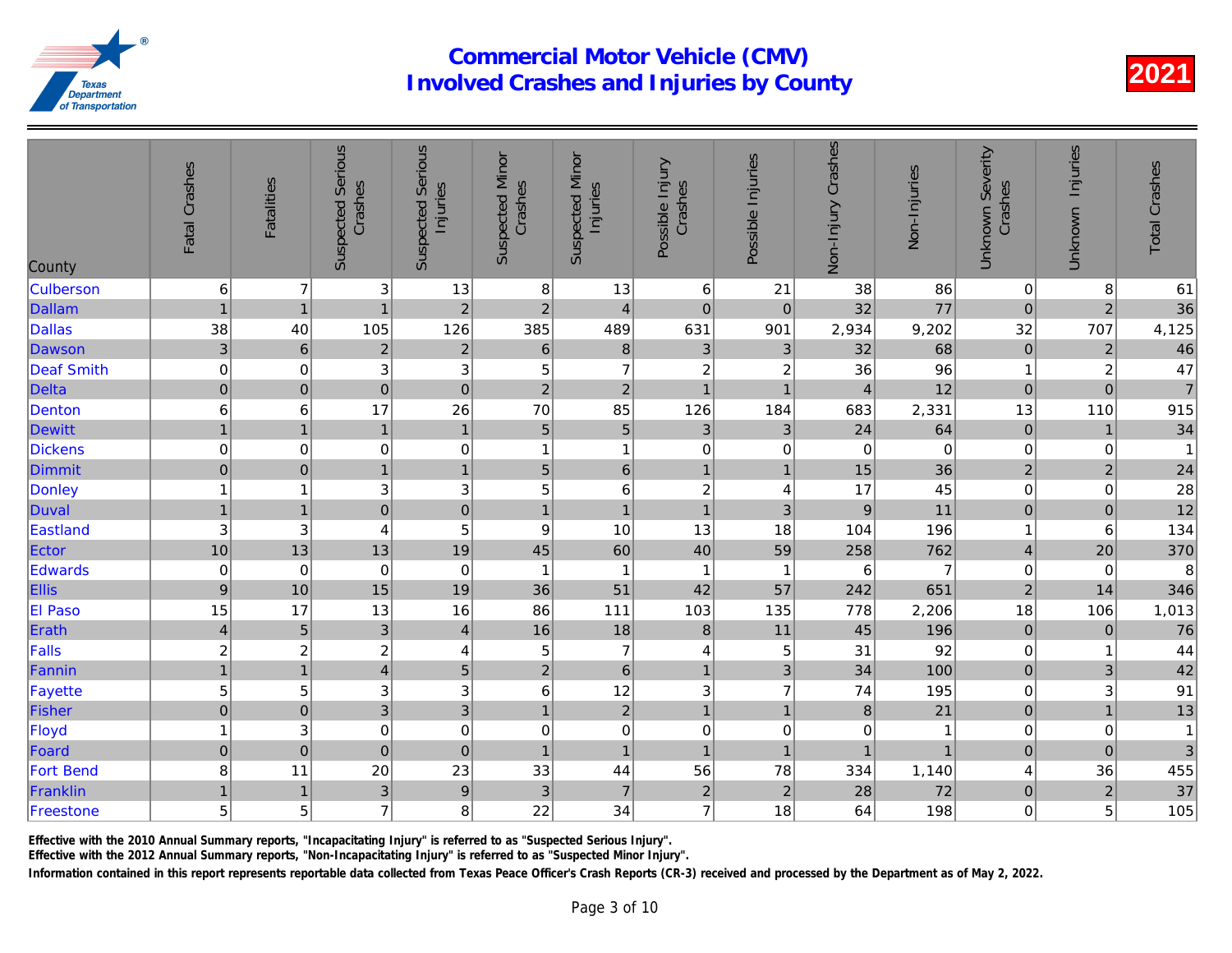| County        | Fatal Crashes             | <b>Fatalities</b>       | <b>Suspected Serious</b><br>Crashes | <b>Suspected Serious</b><br>Injuries | <b>Suspected Minor</b><br>Crashes | <b>Suspected Minor</b><br>Injuries | Possible Injury<br>Crashes | Possible Injuries | Non-Injury Crashes | Non-Injuries |
|---------------|---------------------------|-------------------------|-------------------------------------|--------------------------------------|-----------------------------------|------------------------------------|----------------------------|-------------------|--------------------|--------------|
| Frio          | $\ensuremath{\mathsf{3}}$ | 4                       | $\overline{4}$                      | $\overline{5}$                       | $\sqrt{3}$                        | 10                                 | 11                         | 18                | 38                 | 80           |
| Gaines        | $\overline{c}$            | 3                       | 3                                   | $\overline{\mathbf{4}}$              | $\overline{7}$                    | $\boldsymbol{9}$                   | 6                          | 9                 | 17                 | 52           |
| Galveston     | $\overline{1}$            | $\overline{1}$          | $\overline{1}$                      | $\mathbf{1}$                         | 24                                | 30                                 | 28                         | 50                | 174                | 633          |
| Garza         | $\mathbf{1}$              | -1                      | $\boldsymbol{0}$                    | $\mathbf 0$                          | $\boldsymbol{2}$                  | $\ensuremath{\mathsf{3}}$          | $\boldsymbol{2}$           | 4                 | 25                 | 47           |
| Gillespie     | $\mathbf 0$               | $\boldsymbol{0}$        | 5                                   | $\,$ 6 $\,$                          | $\overline{c}$                    | 3                                  | $\overline{3}$             | 4                 | 33                 | 140          |
| Glasscock     | $\mathbf{1}$              | 1                       | $\mathbf 0$                         | $\pmb{0}$                            | 3                                 | 3                                  | 4                          | $\mathbf 5$       | 9                  | 29           |
| Goliad        | $\overline{0}$            | $\pmb{0}$               | $\overline{2}$                      | $\overline{2}$                       | $\overline{4}$                    | $\overline{4}$                     | $\mathbf{1}$               | $\overline{2}$    | 8                  | 19           |
| Gonzales      | $\overline{c}$            | $\overline{c}$          | $\overline{7}$                      | $\overline{7}$                       | 10                                | 15                                 | $\,6$                      | 12                | 59                 | 129          |
| Gray          | $\overline{0}$            | $\mathbf 0$             | $\mathsf 0$                         | $\mathbf 0$                          | $\pmb{0}$                         | $\pmb{0}$                          | $\overline{4}$             | $\overline{4}$    | 40                 | 99           |
| Grayson       | $\overline{4}$            | $\overline{7}$          | 8                                   | 16                                   | 16                                | 24                                 | 18                         | 30                | 71                 | 295          |
| Gregg         | $\overline{5}$            | 5                       | $\overline{7}$                      | $\overline{9}$                       | 21                                | 27                                 | 45                         | 72                | 198                | 592          |
| Grimes        | $\mathbf{1}$              | 1                       | 1                                   | $\mathbf{1}$                         | 16                                | 17                                 | 5                          | 9                 | 51                 | 137          |
| Guadalupe     | $\sqrt{5}$                | $\overline{7}$          | 11                                  | 16                                   | 25                                | 30                                 | 21                         | 36                | 201                | 614          |
| Hale          | $\overline{c}$            | $\boldsymbol{2}$        | $\mathbf 1$                         | $\overline{c}$                       | 6                                 | $\overline{7}$                     | 4                          | 4                 | 34                 | 75           |
| Hall          | $\overline{0}$            | $\overline{0}$          | $\overline{2}$                      | $\overline{3}$                       | $\overline{2}$                    | $\overline{2}$                     | $\overline{1}$             | $\mathbf{1}$      | 5                  | 13           |
| Hamilton      | $\mathbf 0$               | $\mathbf 0$             | 1                                   | $\mathbf{1}$                         | 2                                 | 3                                  | $\boldsymbol{2}$           | $\boldsymbol{2}$  | 14                 | 30           |
| Hansford      | $\mathbf 0$               | $\pmb{0}$               | $\mathbf{1}$                        | $\mathbf{1}$                         | $\mathbf{1}$                      | $\sqrt{2}$                         | $\overline{c}$             | $\mathbf{3}$      | $\bf 8$            | 15           |
| Hardeman      | $\pmb{0}$                 | 0                       | $\overline{c}$                      | $\overline{c}$                       | 5                                 | $\overline{7}$                     | $\,6$                      | 8                 | 19                 | 51           |
| Hardin        | $\overline{3}$            | 3                       | $\overline{2}$                      | $\overline{3}$                       | $\,$ 6 $\,$                       | 12                                 | 3                          | 3                 | 27                 | 85           |
| <b>Harris</b> | 43                        | 44                      | 131                                 | 149                                  | 440                               | 606                                | 855                        | 1,285             | 4,189              | 14,045       |
| Harrison      | $\sqrt{5}$                | $\overline{5}$          | 17                                  | 19                                   | 25                                | 40                                 | 28                         | 45                | 149                | 515          |
| Hartley       | $\mathbf{1}$              | $\overline{\mathbf{c}}$ | 5                                   | 8                                    | 5                                 | $\boldsymbol{9}$                   | 4                          | $\overline{7}$    | 47                 | 99           |
| Haskell       | $\overline{0}$            | $\mathbf 0$             | $\mathbf 0$                         | $\mathbf 0$                          | 3                                 | $\overline{5}$                     | 3                          | $\overline{4}$    | 17                 | 37           |
| Hays          | $\overline{4}$            | 5                       | 12                                  | 14                                   | 33                                | 38                                 | 29                         | 42                | 183                | 608          |
| Hemphill      | $\mathbf 0$               | $\mathbf 0$             | $\overline{1}$                      | $\mathbf{1}$                         | $\mathbf 0$                       | $\pmb{0}$                          | $\overline{2}$             | $\overline{c}$    | $\,6\,$            | 15           |
| Henderson     | 4                         | 4                       | 3                                   | $\overline{7}$                       | 16                                | 24                                 | 11                         | 14                | 51                 | 184          |
| Hidalgo       | $\overline{\mathbf{4}}$   | 4                       | 22                                  | 25                                   | 38                                | 67                                 | 122                        | 236               | 462                | 1,627        |

Effective with the 2010 Annual Summary reports, "Incapacitating Injury" is referred to as "Suspected Serious Injury".

Effective with the 2012 Annual Summary reports, "Non-Incapacitating Injury" is referred to as "Suspected Minor Injury".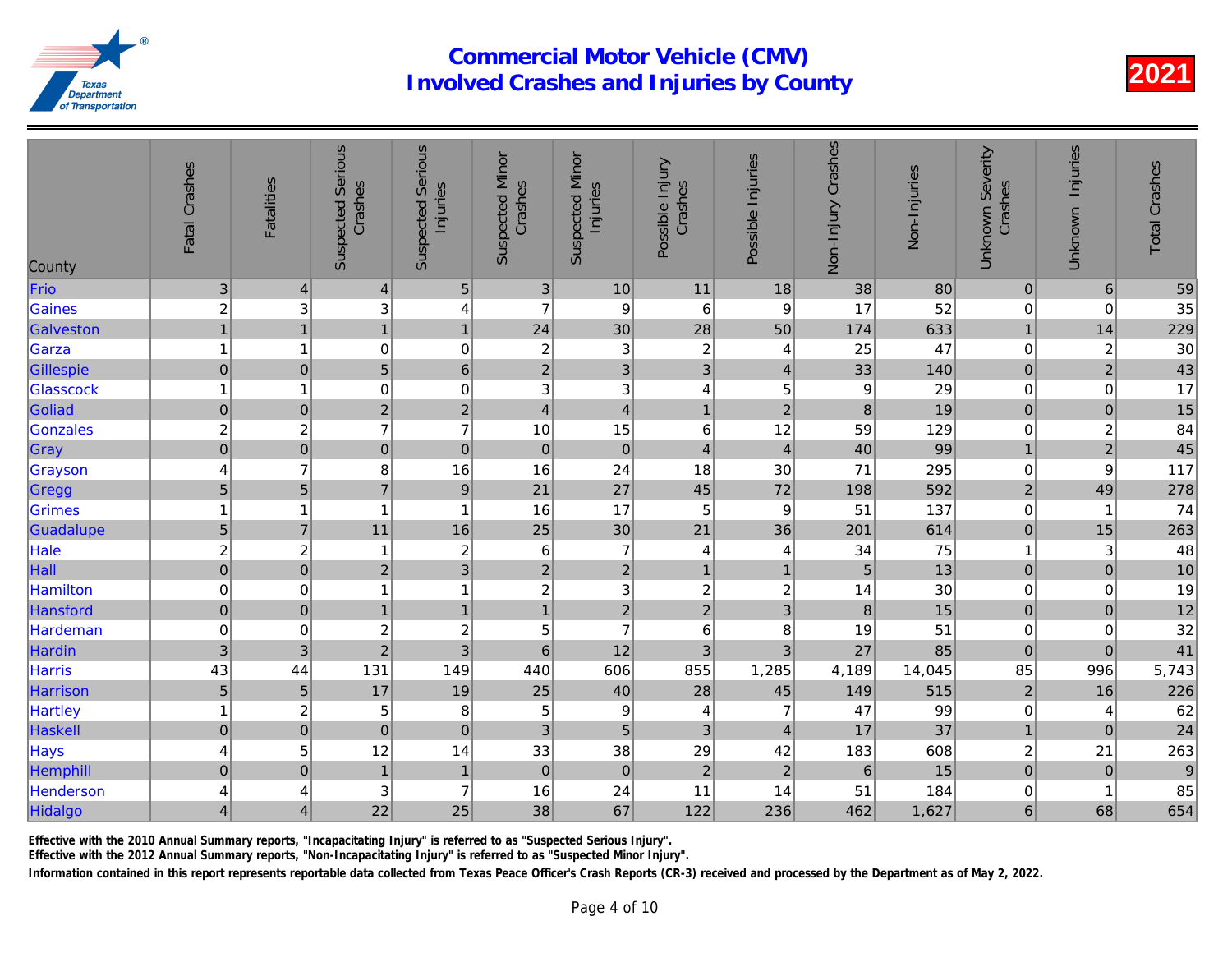| County            | Fatal Crashes             | <b>Fatalities</b>       | <b>Suspected Serious</b><br>Crashes | <b>Suspected Serious</b><br>Injuries | <b>Suspected Minor</b><br>Crashes | <b>Suspected Minor</b><br>Injuries | Possible Injury<br>Crashes | Possible Injuries | Non-Injury Crashes | Non-Injuries   |
|-------------------|---------------------------|-------------------------|-------------------------------------|--------------------------------------|-----------------------------------|------------------------------------|----------------------------|-------------------|--------------------|----------------|
| Hill              | 5                         | 6                       | 10                                  | 13                                   | 6                                 | $\overline{7}$                     | 28                         | 39                | 160                | 431            |
| Hockley           | $\mathbf{1}$              | $\overline{1}$          | $\overline{0}$                      | $\mathbf 0$                          | 3                                 | $\overline{5}$                     | $\mathbf{1}$               | $\overline{2}$    | 14                 | 39             |
| Hood              | $\overline{1}$            | 1                       | $\overline{c}$                      | 3                                    | 3                                 | $\mathbf 3$                        | 5                          | 10                | 24                 | 95             |
| <b>Hopkins</b>    | $\overline{1}$            | $\overline{1}$          | $\overline{2}$                      | $\overline{5}$                       | 15                                | 18                                 | 5                          | 15                | 78                 | 247            |
| Houston           | $\overline{1}$            | 1                       | $\overline{1}$                      | $\overline{1}$                       | 5                                 | $\overline{5}$                     | $\mathbf{1}$               | $\sqrt{2}$        | 29                 | 72             |
| <b>Howard</b>     | 11                        | 14                      | 10                                  | 19                                   | 15                                | 64                                 | 11                         | 35                | 83                 | 201            |
| <b>Hudspeth</b>   | $\overline{c}$            | $\overline{\mathbf{c}}$ | 4                                   | 10                                   | 5                                 | 11                                 | $\overline{7}$             | 16                | 62                 | 125            |
| <b>Hunt</b>       | $\,$ 6 $\,$               | $\overline{7}$          | 14                                  | 16                                   | 22                                | 28                                 | 19                         | 30                | 137                | 456            |
| <b>Hutchinson</b> | $\overline{1}$            | 1                       | $\mathbf{1}$                        | $\overline{c}$                       | $\sqrt{2}$                        | $\overline{\mathbf{4}}$            | $\mathbf 0$                | $\mathbf 0$       | 12                 | 20             |
| Irion             | $\mathbf{1}$              | 1                       | $\overline{0}$                      | $\overline{0}$                       | $\mathbf 0$                       | $\overline{0}$                     | $\mathbf 0$                | $\pmb{0}$         | $\overline{2}$     | $\overline{5}$ |
| Jack              | $\mathbf 0$               | 0                       | $\overline{c}$                      | $\overline{c}$                       | $\mathbf 0$                       | $\mathbf 0$                        | $\overline{c}$             | $\boldsymbol{2}$  | 15                 | 38             |
| Jackson           | $\overline{4}$            | $\overline{4}$          | 1                                   | $\overline{1}$                       | 5                                 | $6\phantom{a}$                     | 3                          | $6\phantom{1}$    | 14                 | 46             |
| Jasper            | $\ensuremath{\mathsf{3}}$ | 3                       | $\mathbf{1}$                        | $\overline{c}$                       | 9                                 | 12                                 | 5                          | 6                 | 29                 | 87             |
| <b>Jeff Davis</b> | $\mathbf 0$               | $\pmb{0}$               | $\mathbf{1}$                        | $\overline{1}$                       | $\pmb{0}$                         | $\mathbf 0$                        | 3                          | $\,6\,$           | $\overline{4}$     | $\overline{6}$ |
| <b>Jefferson</b>  | $\overline{7}$            | 8                       | 13                                  | 18                                   | 32                                | 63                                 | 59                         | 116               | 372                | 1,275          |
| Jim Hogg          | $\boldsymbol{0}$          | $\mathbf 0$             | $\mathbf 0$                         | $\mathbf 0$                          | $\pmb{0}$                         | $\pmb{0}$                          | $\pmb{0}$                  | $\mathbf 0$       | $\overline{1}$     | $\mathbf{1}$   |
| <b>Jim Wells</b>  | $\pmb{0}$                 | 0                       | 4                                   | $\overline{4}$                       | $\overline{7}$                    | 11                                 | 3                          | 4                 | 30                 | 63             |
| Johnson           | $\boldsymbol{6}$          | $\overline{7}$          | $\bf{8}$                            | 10                                   | 12                                | 15                                 | 13                         | 17                | 124                | 374            |
| <b>Jones</b>      | $\overline{c}$            | $\overline{c}$          | $\boldsymbol{2}$                    | $\overline{c}$                       | 4                                 | $\sqrt{5}$                         | $\mathbf{1}$               | $\overline{2}$    | 13                 | 25             |
| Karnes            | $\overline{1}$            | $\overline{1}$          | $\overline{5}$                      | $\overline{6}$                       | 3                                 | $\overline{4}$                     | $\overline{7}$             | 13                | 28                 | 58             |
| Kaufman           | $\overline{4}$            | 4                       | 11                                  | 14                                   | 21                                | 31                                 | 23                         | 38                | 110                | 535            |
| Kendall           | $\overline{c}$            | $\overline{c}$          | $\mathbf{1}$                        | $\mathbf{1}$                         | $\,6\,$                           | $\bf{8}$                           | $\overline{7}$             | $\overline{7}$    | 80                 | 249            |
| Kenedy            | $\mathbf{1}$              | $\overline{c}$          | $\mathbf 0$                         | $\mathbf{1}$                         | 0                                 | $\mathsf 0$                        | $\mathbf{1}$               | $\mathbf{1}$      | $\boldsymbol{2}$   | 5              |
| Kent              | $\mathbf 0$               | $\pmb{0}$               | $\overline{0}$                      | $\mathbf 0$                          | $\pmb{0}$                         | $\pmb{0}$                          | $\pmb{0}$                  | $\pmb{0}$         | $\overline{1}$     | $\overline{1}$ |
| Kerr              | $\pmb{0}$                 | 0                       | 5                                   | $\boldsymbol{9}$                     | $\overline{7}$                    | $\boldsymbol{9}$                   | 5                          | 8                 | 41                 | 102            |
| Kimble            | $\pmb{0}$                 | $\pmb{0}$               | $\overline{2}$                      | $\overline{c}$                       | 5                                 | $\,$ 6 $\,$                        | $\overline{4}$             | $\overline{4}$    | 24                 | 61             |
| King              | $\mathbf 0$               | 0                       | 0                                   | $\mathbf 0$                          | 1                                 | 1                                  | $\mathbf 0$                | $\mathsf 0$       | $\boldsymbol{2}$   | $\overline{a}$ |

Effective with the 2010 Annual Summary reports, "Incapacitating Injury" is referred to as "Suspected Serious Injury".

Effective with the 2012 Annual Summary reports, "Non-Incapacitating Injury" is referred to as "Suspected Minor Injury".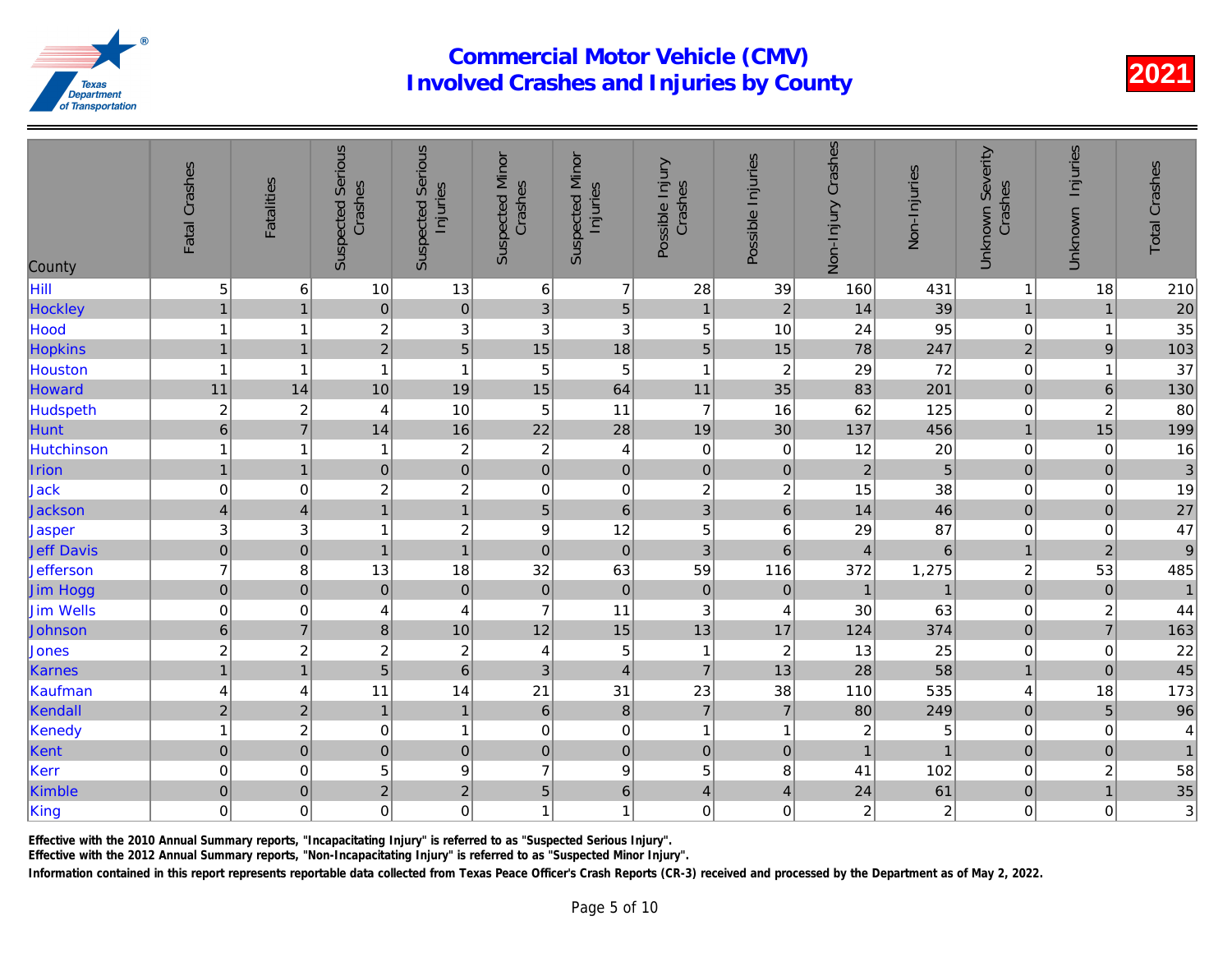|                   | Fatal Crashes           | <b>Fatalities</b>        | <b>Suspected Serious</b><br>Crashes        | <b>Suspected Serious</b><br>Injuries | <b>Suspected Minor</b><br>Crashes | <b>Suspected Minor</b><br>Injuries | Possible Injury<br>Crashes | Possible Injuries           | Non-Injury Crashes      | Non-Injuries         |
|-------------------|-------------------------|--------------------------|--------------------------------------------|--------------------------------------|-----------------------------------|------------------------------------|----------------------------|-----------------------------|-------------------------|----------------------|
| County            | $\pmb{0}$               |                          |                                            |                                      |                                   |                                    |                            |                             |                         |                      |
| Kinney<br>Kleberg | $\overline{1}$          | $\pmb{0}$<br>1           | $\vert 0 \vert$<br>$\overline{\mathbf{c}}$ | $\pmb{0}$<br>$\overline{c}$          | $\pmb{0}$<br>4                    | $\pmb{0}$<br>$\boldsymbol{9}$      | $\pmb{0}$<br>$\mathbf{1}$  | $\pmb{0}$<br>$\overline{c}$ | $\overline{4}$<br>25    | $\overline{9}$<br>69 |
| Knox              | $\mathbf{1}$            | $\overline{1}$           | $\overline{0}$                             | $\overline{0}$                       | $\overline{1}$                    | $\mathbf{1}$                       | 3                          | $\overline{4}$              | $\overline{7}$          | 15                   |
| Lamar             | $\overline{c}$          | $\boldsymbol{2}$         | 4                                          | $\bf8$                               | 5                                 | $\,8\,$                            | 8                          | 12                          | 55                      | 138                  |
| Lamb              | $\mathbf{1}$            | $\overline{c}$           | $\vert 4 \vert$                            | $\overline{5}$                       | $\overline{4}$                    | $\boldsymbol{6}$                   | $\overline{c}$             | $\sqrt{5}$                  | 25                      | 82                   |
| Lampasas          | $\overline{1}$          | $\overline{\phantom{a}}$ | 0                                          | $\pmb{0}$                            | 6                                 | $\boldsymbol{9}$                   | 3                          | 4                           | 16                      | 43                   |
| La Salle          | $\overline{1}$          | 3                        | $\overline{2}$                             | $\overline{5}$                       | $\overline{7}$                    | 16                                 | $\overline{4}$             | $\,6$                       | 35                      | 168                  |
| Lavaca            | $\overline{1}$          | 1                        | $\mathbf 0$                                | $\boldsymbol{0}$                     | 1                                 | $\mathbf{1}$                       | $\mathbf{1}$               | $\overline{\mathbf{1}}$     | 9                       | 26                   |
| Lee               | $\pmb{0}$               | $\pmb{0}$                | $\vert 4 \vert$                            | $\overline{4}$                       | 3                                 | $\ensuremath{\mathsf{3}}$          | $\mathbf{1}$               | $\sqrt{2}$                  | 19                      | 53                   |
| Leon              | $\overline{\mathbf{c}}$ | $\overline{\mathbf{c}}$  | 6                                          | 10                                   | 8                                 | $\bf 8$                            | 10                         | 10                          | 65                      | 258                  |
| Liberty           | $\overline{5}$          | 5                        | $6\phantom{a}$                             | $\overline{7}$                       | 10                                | 15                                 | 15                         | 25                          | 109                     | 395                  |
| Limestone         | $\mathbf{1}$            | 1                        | 3                                          | 3                                    | 4                                 | $\,6$                              | 4                          | $\overline{7}$              | 22                      | 87                   |
| Lipscomb          | $\pmb{0}$               | $\pmb{0}$                | $\overline{0}$                             | $\mathbf 0$                          | $\mathbf{1}$                      | $\overline{1}$                     | $\mathbf{1}$               | $\overline{1}$              | $\overline{2}$          | $\overline{2}$       |
| <b>Live Oak</b>   | $\pmb{0}$               | 0                        | 6                                          | 16                                   | 4                                 | 41                                 | 12                         | 18                          | 59                      | 152                  |
| Llano             | $\overline{1}$          | $\overline{1}$           | $6\overline{6}$                            | $\overline{6}$                       | $\overline{c}$                    | $\mathbf{3}$                       | $\overline{5}$             | $6\phantom{1}6$             | 15                      | 45                   |
| Loving            | $\overline{\mathbf{c}}$ | $\overline{\mathbf{c}}$  | $\overline{c}$                             | 3                                    | $\overline{4}$                    | 5                                  | $\mathbf 0$                | $\mathbf 0$                 | 20                      | 44                   |
| Lubbock           | $\boldsymbol{6}$        | $\overline{7}$           | $\bf{8}$                                   | 10                                   | 32                                | 51                                 | 75                         | 108                         | 274                     | 860                  |
| Lynn              | $\overline{1}$          | 1                        | $\mathbf{1}$                               | $\mathbf{1}$                         | 1                                 | $\mathbf{1}$                       | $\pmb{0}$                  | 0                           | 11                      | 25                   |
| Madison           | $\mathbf{1}$            | $\overline{1}$           | $\overline{2}$                             | $\overline{c}$                       | $\boldsymbol{8}$                  | $\mathsf g$                        | $\bf{8}$                   | 14                          | 44                      | 129                  |
| <b>Marion</b>     | $\pmb{0}$               | 0                        | $\overline{\mathbf{c}}$                    | 3                                    | 5                                 | $\overline{5}$                     | $6\phantom{1}6$            | 8                           | 18                      | 46                   |
| <b>Martin</b>     | $\boldsymbol{9}$        | $\mathsf g$              | $\overline{5}$                             | $\overline{9}$                       | 16                                | 27                                 | 12                         | 19                          | 65                      | 161                  |
| Mason             | $\pmb{0}$               | 0                        | 0                                          | $\mathbf 0$                          | 0                                 | $\pmb{0}$                          | $\overline{c}$             | 4                           | 5                       | 12                   |
| Matagorda         | $\overline{4}$          | $\overline{4}$           | 5 <sup>1</sup>                             | $\mathbf 6$                          | $\overline{2}$                    | 5                                  | $\mathbf 0$                | $\mathbf{1}$                | 10                      | 30                   |
| <b>Maverick</b>   | $\pmb{0}$               | 0                        | 4                                          | 5                                    | 1                                 | $\mathbf 3$                        | 12                         | 29                          | 36                      | 114                  |
| McCulloch         | $\pmb{0}$               | $\pmb{0}$                | $\mathbf{1}$                               | $\overline{1}$                       | $\overline{1}$                    | $\overline{1}$                     | $\mathbf 0$                | $\pmb{0}$                   | $\bf 8$                 | 11                   |
| McLennan          | 3                       | 3                        | 22                                         | 23                                   | 46                                | 60                                 | 46                         | 62                          | 407                     | 1,433                |
| McMullen          | $\overline{0}$          | $\pmb{0}$                | $\mathbf 0$                                | $\mathbf 0$                          | $\pmb{0}$                         | $\pmb{0}$                          | $\mathbf{1}$               | $\mathbf{1}$                | $\overline{\mathbf{4}}$ | $\boldsymbol{8}$     |

Effective with the 2010 Annual Summary reports, "Incapacitating Injury" is referred to as "Suspected Serious Injury".

Effective with the 2012 Annual Summary reports, "Non-Incapacitating Injury" is referred to as "Suspected Minor Injury".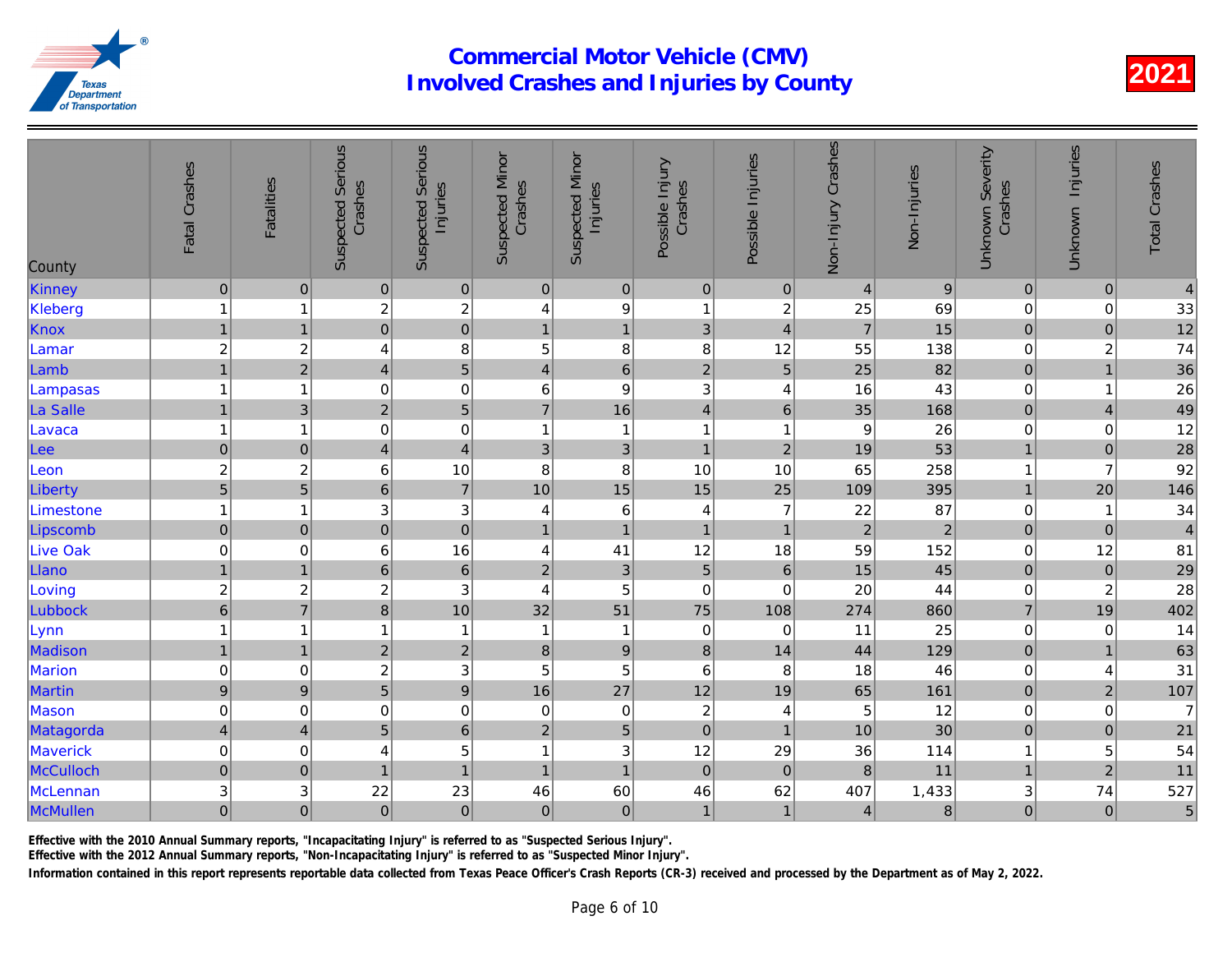| County            | Fatal Crashes             | <b>Fatalities</b>       | <b>Suspected Serious</b><br>Crashes | <b>Suspected Serious</b><br>Injuries | <b>Suspected Minor</b><br>Crashes | <b>Suspected Minor</b><br>Injuries | Possible Injury<br>Crashes | Possible Injuries       | Non-Injury Crashes | Non-Injuries |
|-------------------|---------------------------|-------------------------|-------------------------------------|--------------------------------------|-----------------------------------|------------------------------------|----------------------------|-------------------------|--------------------|--------------|
| Medina            | $\overline{1}$            | 1                       | 9                                   | 11                                   | 9                                 | 22                                 | 15                         | 30                      | 58                 | 243          |
| Menard            | $\mathbf 0$               | $\mathsf{O}\xspace$     | 1                                   | $\overline{1}$                       | $\pmb{0}$                         | $\pmb{0}$                          | $\mathbf{1}$               | $\mathbf{1}$            | $\overline{4}$     | 10           |
| Midland           | $\overline{7}$            | 8                       | 20                                  | 21                                   | 31                                | 43                                 | 26                         | 40                      | 265                | 865          |
| Milam             | $\overline{c}$            | $\overline{2}$          | 3 <sup>1</sup>                      | 3                                    | 15                                | 24                                 | $6\phantom{1}6$            | 18                      | 32                 | 89           |
| <b>Mills</b>      | $\overline{1}$            | 1                       | $\mathbf 0$                         | $\mathbf 0$                          | 4                                 | 4                                  | $\mathbf{1}$               | 1                       | 4                  | 14           |
| Mitchell          | $\overline{c}$            | $\sqrt{2}$              | $\overline{0}$                      | $\mathbf 0$                          | $\overline{4}$                    | $\vert 4 \vert$                    | $\overline{\mathbf{4}}$    | $\overline{4}$          | 48                 | 90           |
| Montague          | 3                         | 4                       | 0                                   | $\overline{1}$                       | 4                                 | 5                                  | $\overline{c}$             | 3                       | 21                 | 62           |
| Montgomery        | 16                        | 17                      | 26                                  | 39                                   | 57                                | 81                                 | 82                         | 130                     | 505                | 2,016        |
| Moore             | $\overline{c}$            | $\sqrt{2}$              | 4                                   | $\overline{7}$                       | 8                                 | 11                                 | $\overline{c}$             | 13                      | 46                 | 146          |
| <b>Morris</b>     | $\overline{0}$            | $\pmb{0}$               | $\overline{0}$                      | $\overline{0}$                       | $\overline{1}$                    | $\mathbf{1}$                       | $\mathbf{1}$               | $\mathbf{1}$            | 25                 | 78           |
| Motley            | $\mathbf 0$               | 0                       | 1                                   | $\overline{1}$                       | $\mathbf 0$                       | $\mathbf 0$                        | $\mathbf 0$                | $\mathbf 0$             | 3                  | 5            |
| Nacogdoches       | $\mathbf{3}$              | 5                       | 3 <sup>1</sup>                      | $\,6\,$                              | 18                                | 26                                 | 21                         | 28                      | 85                 | 287          |
| Navarro           | $\ensuremath{\mathsf{3}}$ | 3                       | 5                                   | $\overline{7}$                       | 3                                 | $\overline{4}$                     | 12                         | 18                      | 112                | 326          |
| Newton            | $\boldsymbol{0}$          | $\overline{0}$          | $\vert 4 \vert$                     | $\overline{\mathcal{L}}$             | $\overline{1}$                    | $\mathbf 2$                        | 3                          | $\overline{4}$          | 16                 | 37           |
| <b>Nolan</b>      | $\overline{4}$            | 5                       | 10                                  | 14                                   | 13                                | 22                                 | 10                         | 15                      | 114                | 328          |
| <b>Nueces</b>     | $\ensuremath{\mathsf{3}}$ | 3                       | 5                                   | $\,$ 6                               | 47                                | 61                                 | 48                         | 81                      | 285                | 946          |
| <b>Ochiltree</b>  | $\overline{c}$            | $\overline{\mathbf{c}}$ | 0                                   | $\mathbf 0$                          | 3                                 | $\sqrt{3}$                         | 3                          | 3                       | 4                  | 13           |
| Oldham            | $\overline{a}$            | $\overline{2}$          | $\vert 4 \vert$                     | $\overline{5}$                       | $6\phantom{1}6$                   | 14                                 | $\overline{c}$             | $\overline{4}$          | 62                 | 157          |
| Orange            | 3                         | 3                       | 9                                   | 9                                    | 19                                | 30                                 | 25                         | 43                      | 149                | 471          |
| <b>Palo Pinto</b> | $\overline{1}$            |                         | $6\overline{6}$                     | 8                                    | 5                                 | $\overline{7}$                     | 3                          | $6\phantom{1}$          | 39                 | 83           |
| Panola            | 9                         | 15                      | 3                                   | $6\phantom{1}6$                      | 13                                | 22                                 | 15                         | 22                      | 84                 | 266          |
| Parker            | $\,6$                     | $\,6\,$                 | 15                                  | 24                                   | 16                                | 28                                 | 14                         | 17                      | 174                | 610          |
| Parmer            | $\overline{1}$            | 1                       | 3                                   | 4                                    | 6                                 | $\overline{7}$                     | $\overline{c}$             | $\boldsymbol{2}$        | 19                 | 41           |
| Pecos             | $\overline{2}$            | $\overline{2}$          | $\overline{2}$                      | $\overline{2}$                       | 15                                | 20                                 | 5                          | $\overline{5}$          | 57                 | 155          |
| Polk              | $\overline{4}$            | 4                       | 14                                  | 18                                   | 14                                | 28                                 | 9                          | 16                      | 74                 | 245          |
| Potter            | $\mathbf 2$               | $\overline{2}$          | 10                                  | 11                                   | 30                                | 38                                 | 27                         | 40                      | 265                | 745          |
| Presidio          | $\mbox{O}$                | 0                       | 0                                   | $\pmb{0}$                            | 0                                 | $\mathsf 0$                        | $\mathbf{1}$               | $\overline{\mathbf{1}}$ | $\boldsymbol{2}$   | 8            |

Effective with the 2010 Annual Summary reports, "Incapacitating Injury" is referred to as "Suspected Serious Injury".

Effective with the 2012 Annual Summary reports, "Non-Incapacitating Injury" is referred to as "Suspected Minor Injury".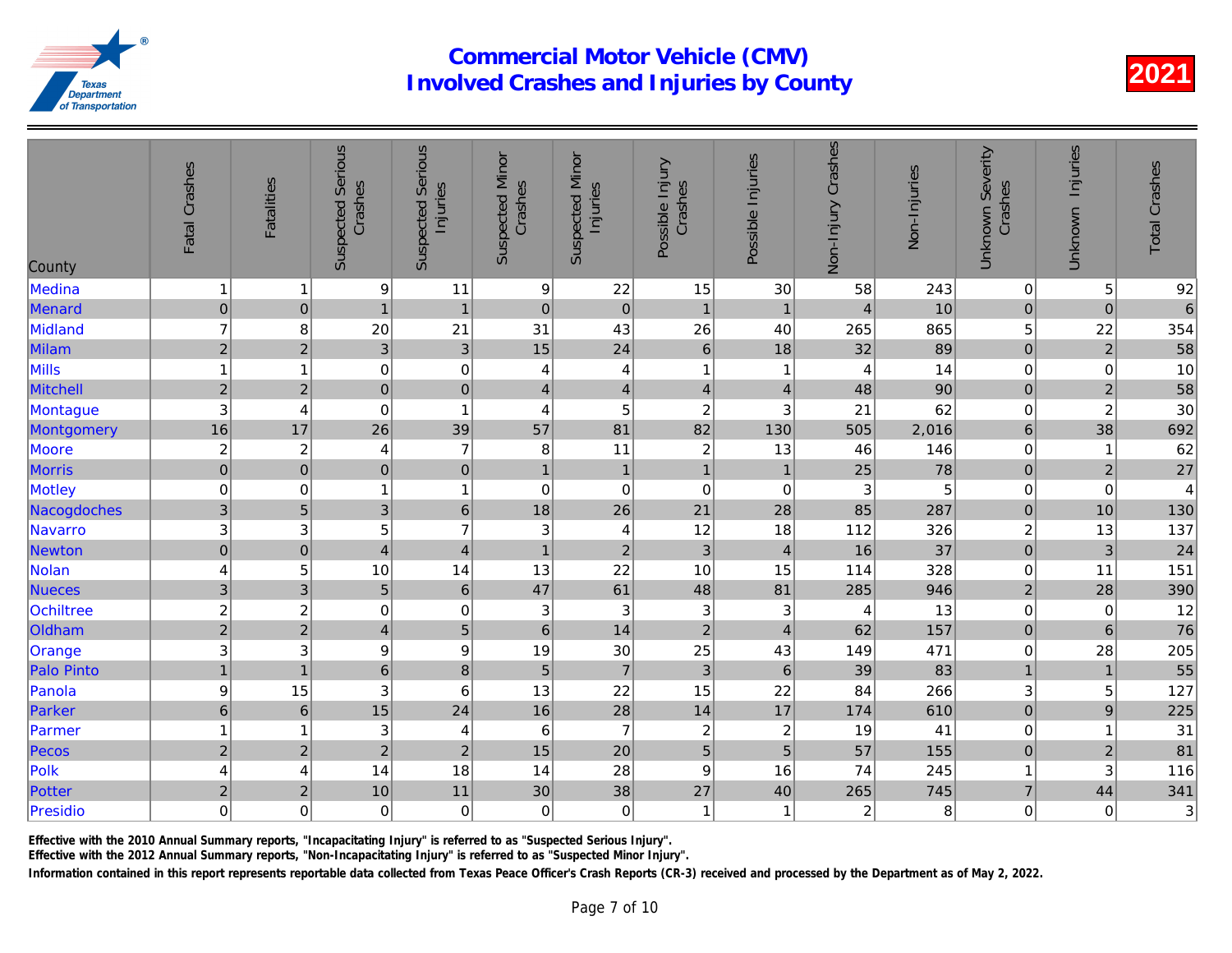|                      | Fatal Crashes           | <b>Fatalities</b>       | <b>Suspected Serious</b><br>Crashes | <b>Serious</b><br>Injuries<br>Suspected | <b>Suspected Minor</b><br>Crashes | <b>Suspected Minor</b><br>Injuries | Possible Injury<br>Crashes | Possible Injuries | Non-Injury Crashes | Non-Injuries   |
|----------------------|-------------------------|-------------------------|-------------------------------------|-----------------------------------------|-----------------------------------|------------------------------------|----------------------------|-------------------|--------------------|----------------|
| County               |                         |                         |                                     |                                         |                                   |                                    |                            |                   |                    |                |
| Rains                | $\overline{2}$          | 3                       | $\overline{0}$                      | $\pmb{0}$                               | $\overline{2}$                    | $\overline{2}$                     | $\overline{2}$             | $\overline{2}$    | 6                  | 18             |
| Randall              | $\overline{\mathbf{c}}$ | $\overline{\mathbf{c}}$ | $\overline{3}$                      | $\mathbf{3}$                            | 11                                | 13                                 | 12                         | 13                | 81                 | 228            |
| Reagan               | $\overline{2}$          | $\overline{c}$          | $\overline{0}$                      | $\overline{0}$                          | $\overline{c}$                    | $\mathbf{3}$                       | $\overline{c}$             | $\overline{2}$    | 14                 | 29             |
| Real                 | $\mathbf 0$             | 0                       | $\mathbf 0$                         | $\mathbf 0$                             | 1                                 | $\mathbf{1}$                       | $\mathbf 0$                | 0                 | 3                  | $\overline{4}$ |
| <b>Red River</b>     | $\mathbf{1}$            | $\overline{1}$          | $\overline{0}$                      | $\mathbf 0$                             | $\overline{\mathbf{4}}$           | $\overline{4}$                     | $\mathbf{1}$               | $\overline{4}$    | 12                 | 31             |
| <b>Reeves</b>        | $\sqrt{5}$              | 5                       | 9                                   | 10                                      | 15                                | 19                                 | 11                         | 16                | 98                 | 227            |
| <b>Refugio</b>       | $\overline{2}$          | $\overline{2}$          | $\overline{3}$                      | $\overline{3}$                          | $6\phantom{1}$                    | $\bf 8$                            | $\overline{4}$             | $\,6\,$           | 21                 | 54             |
| <b>Roberts</b>       | $\pmb{0}$               | $\mathbf 0$             | $\mathbf 0$                         | $\mathbf 0$                             | $\overline{c}$                    | $\overline{c}$                     | $\mathbf 0$                | 0                 | $\overline{7}$     | 14             |
| Robertson            | $\mathbf{1}$            | 1                       | 5 <sup>1</sup>                      | $\,$ 6 $\,$                             | $\overline{7}$                    | 13                                 | $\overline{4}$             | $\overline{4}$    | 37                 | 98             |
| <b>Rockwall</b>      | $\overline{\mathbf{c}}$ | $\overline{\mathbf{c}}$ | 3                                   | 3                                       | 15                                | 22                                 | 17                         | 20                | 132                | 437            |
| Runnels              | $\mathbf 0$             | $\pmb{0}$               | $\overline{2}$                      | $\ensuremath{\mathsf{3}}$               | 5                                 | $\overline{7}$                     | $\mathbf{1}$               | $\,6\,$           | 15                 | 39             |
| <b>Rusk</b>          | $\overline{c}$          | $\overline{c}$          | $\overline{4}$                      | $\overline{7}$                          | 12                                | 13                                 | 21                         | 35                | 50                 | 149            |
| Sabine               | $\pmb{0}$               | $\mathbf 0$             | $\overline{1}$                      | $\overline{1}$                          | 5                                 | $\overline{7}$                     | $\mathbf{1}$               | $\overline{2}$    | $\overline{4}$     | 13             |
| <b>San Augustine</b> | $\pmb{0}$               | 0                       | $\mathbf 0$                         | $\mathbf 0$                             | $\overline{c}$                    | $\overline{7}$                     | $\mathbf{1}$               | -1                | 11                 | 23             |
| San Jacinto          | $\overline{2}$          | $\overline{2}$          | 5 <sup>1</sup>                      | $\overline{5}$                          | 6                                 | $\bf 8$                            | 5                          | 12                | 50                 | 167            |
| <b>San Patricio</b>  | $\overline{1}$          | 1                       | 5                                   | $\overline{7}$                          | 9                                 | 10                                 | 11                         | 14                | 62                 | 152            |
| San Saba             | $\pmb{0}$               | $\mathbf 0$             | $\overline{0}$                      | $\mathbf 0$                             | $\mathbf 0$                       | $\overline{0}$                     | $\pmb{0}$                  | $\pmb{0}$         | $\overline{4}$     | $\overline{9}$ |
| <b>Schleicher</b>    | $\pmb{0}$               | 0                       | $\mathbf{1}$                        | $\mathbf{1}$                            | 0                                 | $\mathbf{1}$                       | $\mathbf{1}$               | 1                 | $\,6$              | 11             |
| Scurry               | $\sqrt{2}$              | $\overline{c}$          | $\overline{2}$                      | $\mathbf{3}$                            | $6\phantom{1}$                    | $\bf 8$                            | $\mathbf{1}$               | $\overline{1}$    | 28                 | 95             |
| Shackelford          | $\boldsymbol{0}$        | 0                       | $\boldsymbol{0}$                    | $\mathbf 0$                             | 0                                 | $\pmb{0}$                          | 1                          | 1                 | 12                 | 19             |
| Shelby               | $\overline{1}$          | $\overline{1}$          | $\overline{0}$                      | $\mathbf{1}$                            | 10                                | 11                                 | 5                          | $\boldsymbol{9}$  | 35                 | 90             |
| Sherman              | $\mathbf{1}$            | 1                       | 4                                   | 5                                       | 3                                 | $\overline{4}$                     | $\overline{c}$             | 3                 | 22                 | 59             |
| <b>Smith</b>         | $\overline{7}$          | $\overline{7}$          | 16                                  | 18                                      | 38                                | 58                                 | 63                         | 92                | 321                | 1,165          |
| <b>Somervell</b>     | $\overline{\mathbf{c}}$ | $\overline{c}$          | $\overline{\mathbf{c}}$             | 5                                       | $\mathbf 0$                       | $\pmb{0}$                          | $\mathbf 0$                | $\mathbf 0$       | 6                  | 27             |
| <b>Starr</b>         | $\overline{1}$          | $\overline{1}$          | $\overline{2}$                      | $\overline{c}$                          | $\overline{4}$                    | $\overline{7}$                     | $\overline{c}$             | 3                 | 30                 | 103            |
| <b>Stephens</b>      | $\boldsymbol{0}$        | 0                       | 0                                   | $\mathbf 0$                             | 0                                 | $\boldsymbol{0}$                   | $\mathbf 0$                | 0                 | 6                  | 12             |
| Sterling             | $\mathbf 0$             | $\mathbf{0}$            | 1                                   | $\mathfrak{B}$                          | 5                                 | $\overline{7}$                     | $\mathbf 0$                | $\mathbf 0$       | 6                  | 19             |
|                      |                         |                         |                                     |                                         |                                   |                                    |                            |                   |                    |                |

Effective with the 2010 Annual Summary reports, "Incapacitating Injury" is referred to as "Suspected Serious Injury".

Effective with the 2012 Annual Summary reports, "Non-Incapacitating Injury" is referred to as "Suspected Minor Injury".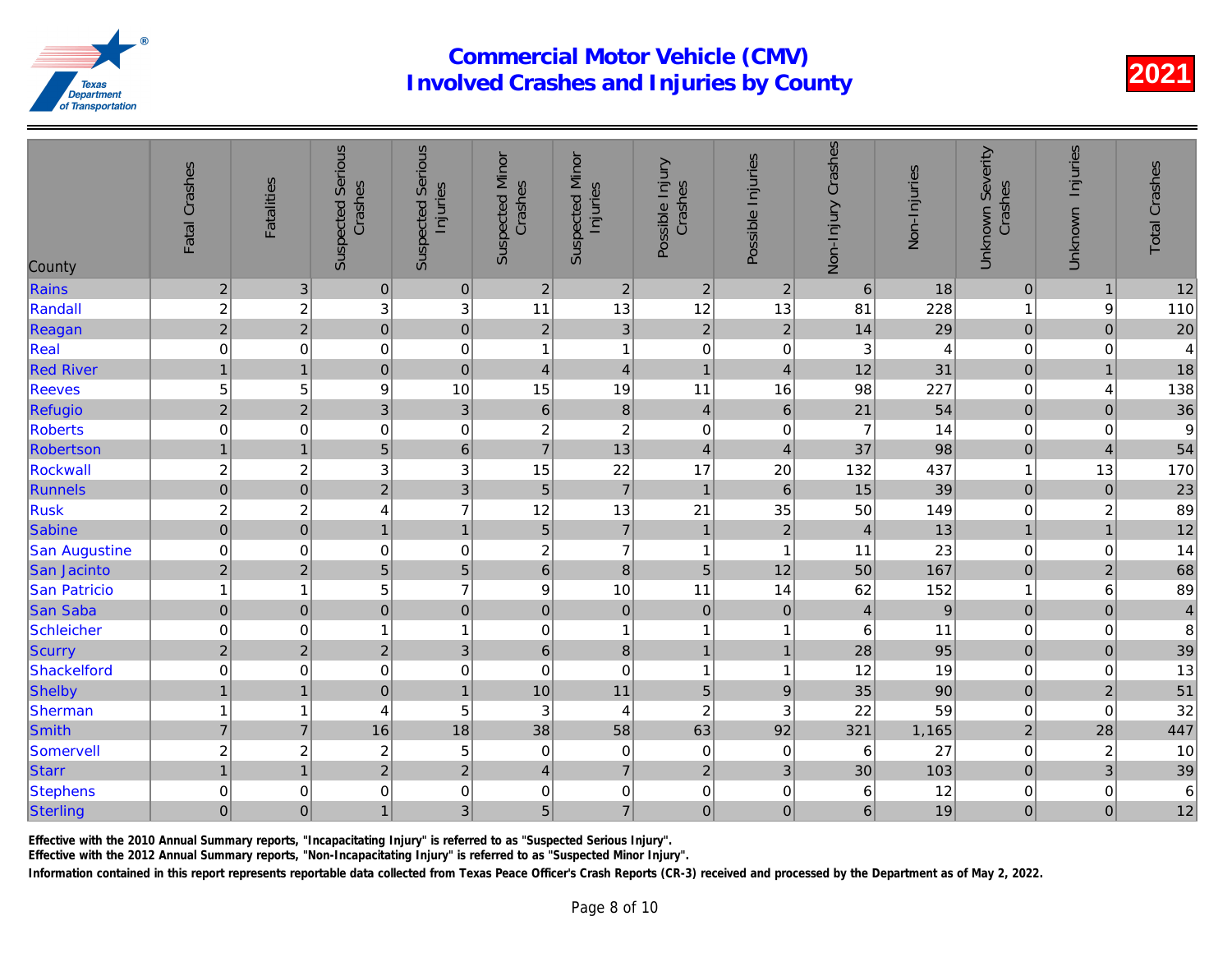| County           | Fatal Crashes           | <b>Fatalities</b>       | <b>Suspected Serious</b><br>Crashes | <b>Suspected Serious</b><br>Injuries | <b>Suspected Minor</b><br>Crashes | <b>Suspected Minor</b><br>Injuries | Possible Injury<br>Crashes | Possible Injuries | Non-Injury Crashes | Non-Injuries    |
|------------------|-------------------------|-------------------------|-------------------------------------|--------------------------------------|-----------------------------------|------------------------------------|----------------------------|-------------------|--------------------|-----------------|
| Stonewall        | $\pmb{0}$               | 0                       | $\pmb{0}$                           | $\vert 0 \vert$                      | $\mathbf{1}$                      | $\mathbf{1}$                       | $\mathbf{1}$               | $\overline{1}$    | $\sqrt{3}$         | 6               |
| Sutton           | $\overline{2}$          | $\overline{2}$          | $\overline{4}$                      | 5                                    | 5                                 | 15                                 | $\mathbf 0$                | 5                 | 46                 | 107             |
| Swisher          | $\mathbf 0$             | $\boldsymbol{0}$        | $\overline{1}$                      | $\mathbf{1}$                         | $\boldsymbol{0}$                  | $\mathbf{1}$                       | $\mathbf{1}$               | $\overline{1}$    | 10                 | 14              |
| <b>Tarrant</b>   | 18                      | 23                      | 49                                  | 66                                   | 193                               | 314                                | 294                        | 452               | 1,600              | 4,968           |
| <b>Taylor</b>    | $\overline{\mathbf{c}}$ | $\overline{c}$          | 5                                   | 5                                    | 27                                | 30                                 | 20                         | 30                | 113                | 391             |
| Terrell          | $\overline{1}$          | $\mathbf{1}$            | $\mathbf{1}$                        | $\mathbf{1}$                         | $\pmb{0}$                         | $\pmb{0}$                          | $\sqrt{2}$                 | $\sqrt{3}$        | $\overline{1}$     | $\overline{7}$  |
| <b>Terry</b>     | $\pmb{0}$               | 0                       | $\pmb{0}$                           | $\mathbf 0$                          | $\boldsymbol{2}$                  | $\ensuremath{\mathsf{3}}$          | 3                          | 3                 | 10                 | 21              |
| Throckmorton     | $\pmb{0}$               | $\mathbf 0$             | $\overline{1}$                      | $\overline{1}$                       | $\overline{0}$                    | $\mathbf 0$                        | $\mathbf 0$                | $\pmb{0}$         | 3                  | $6\overline{6}$ |
| <b>Titus</b>     | $\mathbf{1}$            | -1                      | 4                                   | $\,6$                                | $\boldsymbol{9}$                  | 17                                 | 11                         | 18                | 61                 | 162             |
| <b>Tom Green</b> | $\overline{c}$          | $\overline{2}$          | $\overline{2}$                      | $\overline{c}$                       | $\bf 8$                           | 11                                 | $\overline{2}$             | 3                 | 69                 | 204             |
| <b>Travis</b>    | 17                      | 19                      | 25                                  | 32                                   | 82                                | 120                                | 122                        | 195               | 345                | 1,325           |
| Trinity          | $\mathbf{3}$            | $\mathbf{3}$            | $\mathbf{1}$                        | $\overline{2}$                       | $\mathbf{1}$                      | $\mathbf 2$                        | $\mathbf{1}$               | $\mathbf{3}$      | 15                 | 37              |
| Tyler            | $\mathbf{1}$            | 1                       | 1                                   | $\mathbf{1}$                         | 3                                 | $\ensuremath{\mathsf{3}}$          | $\sqrt{3}$                 | $\overline{5}$    | 23                 | 66              |
| Upshur           | $\sqrt{2}$              | $\mathbf{3}$            | 6                                   | $6\phantom{1}6$                      | $\boldsymbol{9}$                  | 16                                 | $\overline{5}$             | 11                | 41                 | 151             |
| <b>Upton</b>     | $\overline{c}$          | $\overline{\mathbf{c}}$ | 4                                   | $\overline{\mathbf{4}}$              | 6                                 | 10                                 | $\pmb{0}$                  | 0                 | 20                 | 40              |
| <b>Uvalde</b>    | $\overline{1}$          | $\overline{1}$          | $\mathbf{1}$                        | $\mathbf{1}$                         | $\mathbf 2$                       | $\sqrt{3}$                         | $\overline{\mathbf{4}}$    | 5                 | 21                 | 51              |
| <b>Val Verde</b> | $\mathbf{1}$            | 1                       | 1                                   | 3                                    | $\ensuremath{\mathsf{3}}$         | $\overline{7}$                     | $\overline{\mathbf{4}}$    | 4                 | 33                 | 89              |
| Van Zandt        | $\mathbf{3}$            | $\overline{4}$          | $\overline{7}$                      | $\overline{8}$                       | 14                                | 29                                 | 18                         | 31                | 74                 | 297             |
| Victoria         | $\mathbf{1}$            | 1                       | $\overline{c}$                      | $\overline{c}$                       | 13                                | 14                                 | $\boldsymbol{9}$           | 10                | 59                 | 156             |
| Walker           | $6 \mid$                | $\overline{7}$          | $\overline{4}$                      | $\overline{6}$                       | 12                                | 13                                 | 21                         | 33                | 118                | 452             |
| <b>Waller</b>    | $\boldsymbol{9}$        | $\boldsymbol{9}$        | 12                                  | 19                                   | 12                                | 20                                 | 25                         | 41                | 114                | 329             |
| Ward             | $\overline{\mathbf{4}}$ | $\overline{4}$          | $\mathfrak{B}$                      | $\ensuremath{\mathsf{3}}$            | $\,$ 6                            | $\boldsymbol{9}$                   | 15                         | 20                | 78                 | 183             |
| Washington       | $\mathbf{1}$            | 1                       | $\overline{c}$                      | $\overline{c}$                       | $\ensuremath{\mathsf{3}}$         | $\overline{7}$                     | $\overline{7}$             | 14                | 51                 | 127             |
| Webb             | $\overline{4}$          | $\overline{5}$          | 13                                  | 19                                   | 46                                | 60                                 | 49                         | 63                | 521                | 1,472           |
| Wharton          | $\pmb{0}$               | $\mathbf 0$             | $\boldsymbol{2}$                    | $\overline{c}$                       | $\boldsymbol{9}$                  | 13                                 | 8                          | 10                | 56                 | 140             |
| Wheeler          | $\pmb{0}$               | $\pmb{0}$               | $\mathsf 0$                         | $\overline{0}$                       | 3                                 | $\ensuremath{\mathsf{3}}$          | $\mathbf{1}$               | $\overline{1}$    | 12                 | 26              |
| Wichita          | $\mathbf 0$             | 0                       | 4                                   | $\overline{\mathbf{4}}$              | 11                                | 16                                 | 12                         | 14                | 89                 | 271             |

Effective with the 2010 Annual Summary reports, "Incapacitating Injury" is referred to as "Suspected Serious Injury".

Effective with the 2012 Annual Summary reports, "Non-Incapacitating Injury" is referred to as "Suspected Minor Injury".